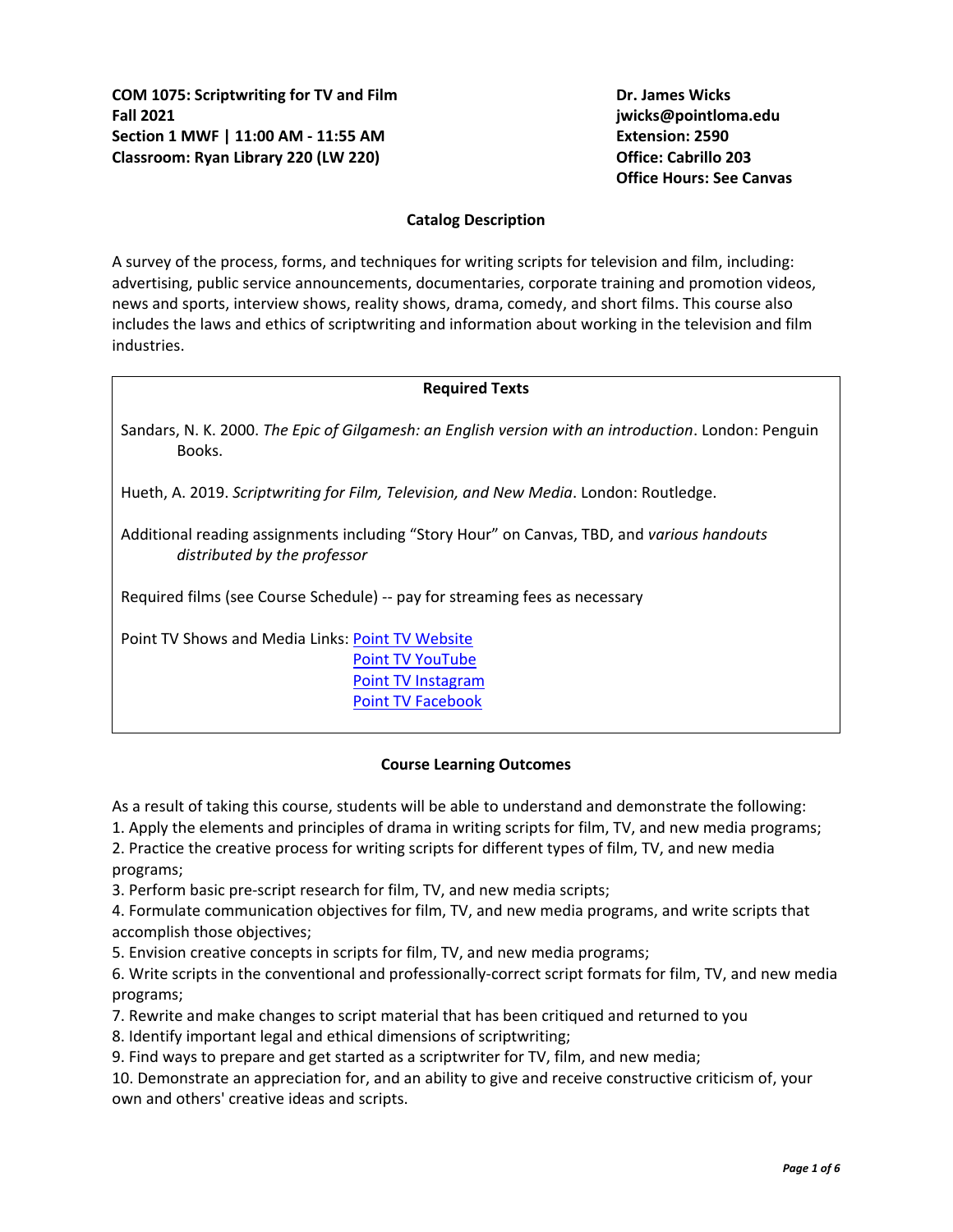# **PLNU Mission: To Teach ~ To Shape ~ To Send**

Point Loma Nazarene University exists to provide higher education in a vital Christian community where minds are engaged and challenged, character is modeled and formed, and service becomes an expression of faith. Being of Wesleyan heritage, we aspire to be a learning community where grace is foundational, truth is pursued, and holiness is a way of life.

## **Course Policies and Requirements**

**Scripts, Film, and TV Productions at PLNU**: are required to be in accordance with the mission and values of the university.

**Attendance:** *Attendance is required. Missing class for other than medical emergencies or excused absences will affect your grade, as per the University Catalog.* Regular and punctual attendance at all classes is considered essential to optimum academic achievement. If the student is absent from more than 10 percent of class meetings, the faculty member has the option of filing a written report which may result in de-enrollment. If the absences exceed 20 percent, the student may be de-enrolled without notice. If the date of de-enrollment is past the last date to withdraw from a class, the student will be assigned a grade of W or WF consistent with university policy in the grading section of the catalog. See [Academic Policies](http://catalog.pointloma.edu/content.php?catoid=24&navoid=1581) in the (undergrad/graduate as appropriate) academic catalog.

**Class Preparation:** All assignments must be completed prior to the assigned due date and time. Some assignments will be discussed in class while others will be completed individually but not discussed.

**Class Participation:** *Regular* contributions to class discussion are expected, including but not restricted to discussions of weekly readings, related experiential exercises, and open dialogue. Despite the size of the class, I want everyone to feel compelled to share their thoughts on assigned readings. Enthusiastic and responsible participation in assigned group projects (in-class and outside of class) is expected of all.

**E-Mail:** Please use e-mail (not Canvas email) for simple, logistical questions or clarifications. Write: "COM 1075" in the subject line. Allow 24 hours/ 1 business day for a reply.

**Canvas Messages**: Please use Canvas messages associated with a specific assignment (not Canvas email) for all communications regarding assignments submitted to Canvas.

**Smart phones, laptops, and computers:** may be used during class for classroom-related activities only.

**Public Discourse:** Much of the work we will do in this class is cooperative, by nature of the class discussions and general feedback given to written work and/projects; thus you should think of all your writing and speaking for and in class as public, not private, discourse. By continuing in this class, you acknowledge that your work will be viewed by others in the class.

**Inclusive Language:** All public language used in this course, including written and spoken discourse, will be inclusive. This standard is outlined by all major academic style guides, including MLA, APA, and Chicago, and is the norm in university-level work. These academic style guides provide background information and good examples of how to maintain non-sexist language use in your writing.

**Academic Honesty/ Policy on Plagiarism**: Students should demonstrate academic honesty by doing original work and by giving appropriate credit to the ideas of others. As explained in the university catalog, academic dishonesty is the act of presenting information, ideas, and/or concepts as one's own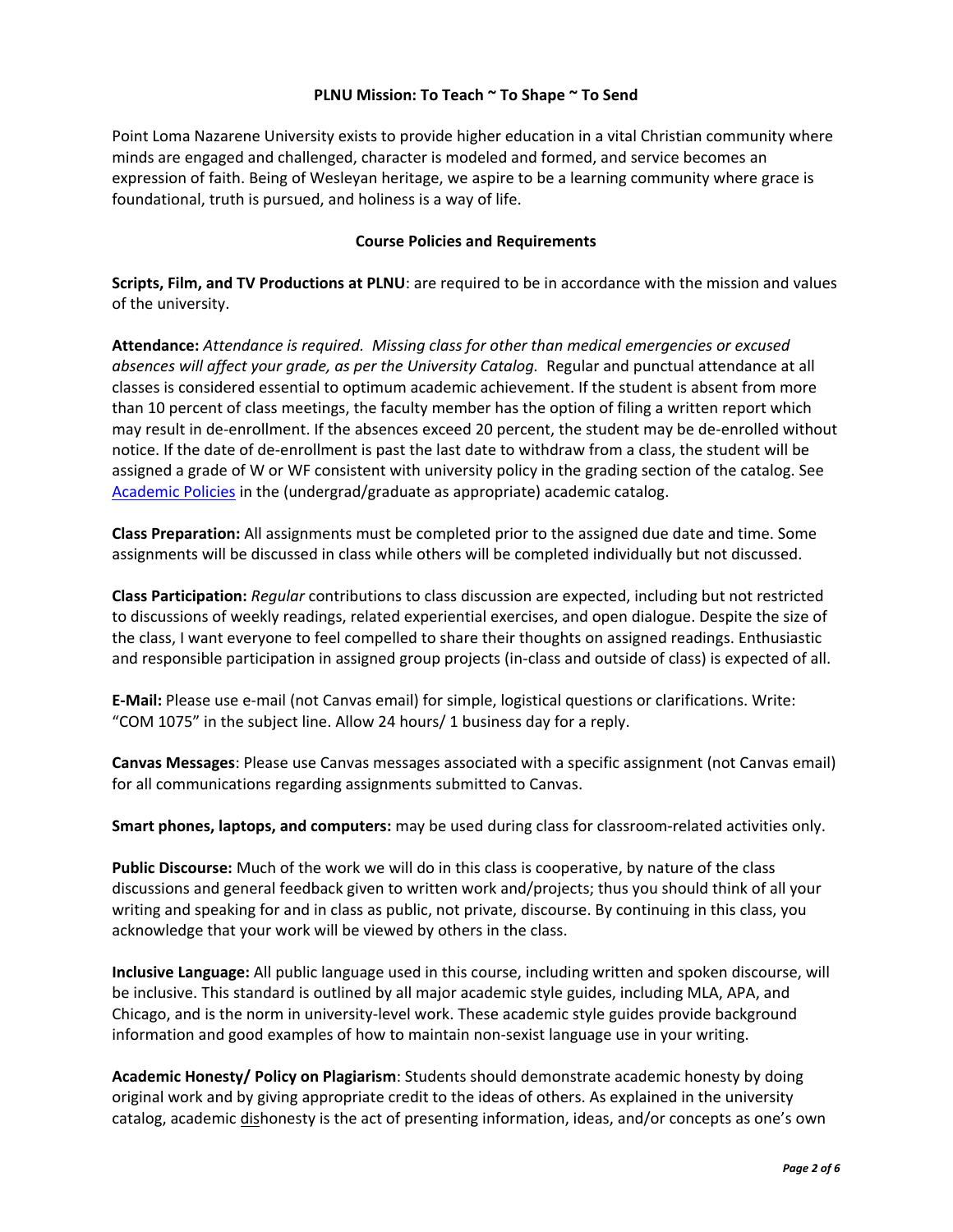when in reality they are the results of another person's creativity and effort. Violations of university academic honesty include cheating, plagiarism, falsification, aiding the academic dishonesty of others, or malicious misuse of university resources. A faculty member who believes a situation involving academic dishonesty has been detected may assign a failing grade for a) that particular assignment or examination, and/or b) the course following the procedure in the university catalog. Students may appeal also using the procedure in the university catalog. See [Academic Policies](http://catalog.pointloma.edu/content.php?catoid=24&navoid=1581#Academic_Honesty) for further information.

**PLNU Academic Accommodations Policy:** PLNU is committed to providing equal opportunity for participation in all its programs, services, and activities. Students with disabilities may request courserelated accommodations by contacting the Educational Access Center (EAC), located in the Bond Academic Center [\(EAC@pointloma.edu](mailto:EAC@pointloma.edu) or 619-849-2486). Once a student's eligibility for an accommodation has been determined, the EAC will issue an academic accommodation plan ("AP") to all faculty who teach courses in which the student is enrolled each semester.

PLNU highly recommends that students speak with their professors during the first two weeks of each semester/term about the implementation of their AP in that particular course and/or if they do not wish to utilize some or all of the elements of their AP in that course.

Students who need accommodations for a disability should contact the EAC as early as possible (i.e., ideally before the beginning of the semester) to assure appropriate accommodations can be provided. It is the student's responsibility to make the first contact with the EAC.

**Final Examination:** *The published time for the final examination is one of the considerations when enrolling for a course. Students are expected to arrange their personal affairs to fit the examination schedule.* Successful completion of this class requires taking the final examination on its scheduled day. No requests for early examinations or alternative days will be approved.

**FERPA Policy:** In compliance with federal law, neither PLNU student ID nor social security number should be used in publicly posted grades or returned sets of assignments without student written permission. Also in compliance with FERPA, you will be the only person given information about your progress in this class unless you have designated others to receive it in the "Information Release" section of the student portal. See [Academic Policies](http://catalog.pointloma.edu/content.php?catoid=24&navoid=1581) in the (undergrad/ graduate as appropriate) academic catalog.

**PLNU Copyright Policy:** Point Loma Nazarene University, as a non-profit educational institution, is entitled by law to use materials protected by the US Copyright Act for classroom education. Any use of those materials outside the class may violate the law.

| 94-100 | А  |
|--------|----|
| 90-93  | А- |
| 88-89  | B+ |
| 84-87  | в  |
| 80-83  | B- |
| 78-79  | C+ |
| 74-77  | C  |
| 70-73  | C- |
| 60-69  | D  |
| 0-59   | F  |

## **Grading Scale**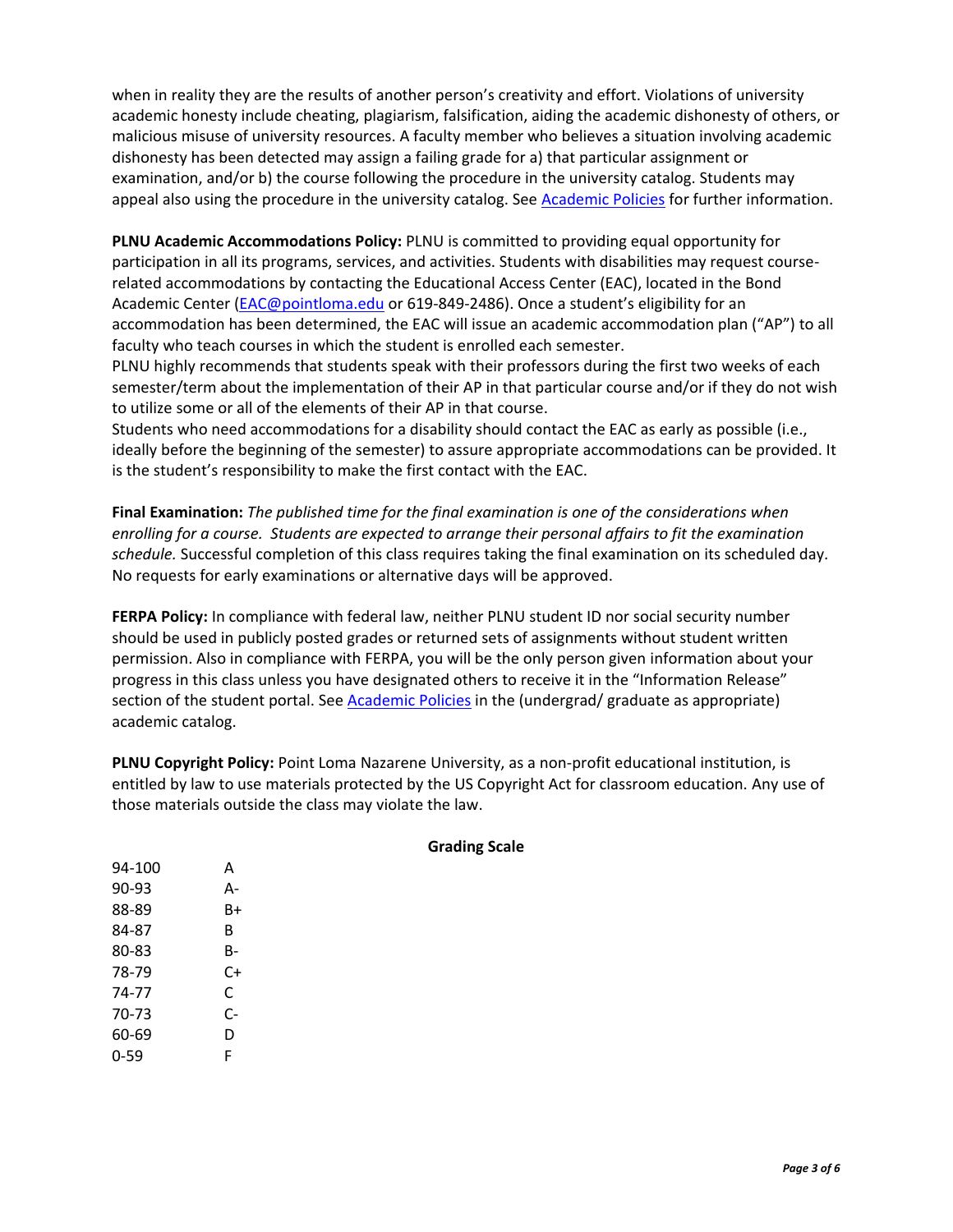## **Grading, Assignments, and Evaluation**

- 10% Class participation: arrive to class on time; work with peers in small groups; ask and respond to questions in class; pay attention to presentations, lectures, and films; take notes; attend the entire class; participate in peer reviews; use smart phones and laptops for classroom use (or receive a zero "0" for class participation).
- 20% Quizzes and Rough Drafts
- 10% Narrative + Point Script Assignment
- 10% Interview Show Assignment
- 10% Documentary or Reality Show Treatment & Script Assignment
- 10% Corporate Media or Educational Project Plan & Script
- 10% TV commercial or PSA or Show Promo
- 20% Script Assignment

**Late Paper Policy:** Be sure to hand in your assignment on time, or make a prior arrangement to submit the assignment before the assigned due date. Otherwise, a late submission will be penalized by one letter grade if handed in after the due date and time, and by an additional letter grade for each day late following the assignment due date. Unless pre-arranged, assignments more than a week late will not be graded. Incompletes will only be assigned in extremely unusual circumstances.

**Paper Format**: Submit your work in each assignment's required script format.

Otherwise, assignments should be in.doc, .docx, or .pdf format in Chicago Style, typed and doublespaced. Submit assignments in black ink on 8.5"x11" white paper. Use a non-decorative 12-pt. font, such as Times New Roman. Please use the Chicago Style guide for style, grammar, format and citation issues.

## **Evaluation of Assignments**

As stated in PLNU colleague Professor Maakestad's syllabus as well, scriptwriting is both an art and a craft. This course will enter into the debate about whether or not art can be graded, but the craft will be graded. Be sure to pay attention to:

- conventions
- structure and form
- narrative voice and point of view
- engaging and sophisticated use of language
- excellent sentence mechanics
- improvement through revision
- creativity and innovation within genre conventions

With this in mind, the following questions will be considered when assignments are evaluated and graded. All questions may not be relevant to each assignment.

- Does the assignment fulfill the assignment objective?
- If a claim/argument/thesis is required, is it clear and plausible? Is it stated and contextualized effectively? Is there sufficient and relevant evidence to ground the claim?
- Does the assignment demonstrate an understanding of course reading materials and examples presented during class? Does it ignore material that should be taken into account?
- Does the assignment work through the complexities of the material (as opposed to oversimplifying or overgeneralizing)?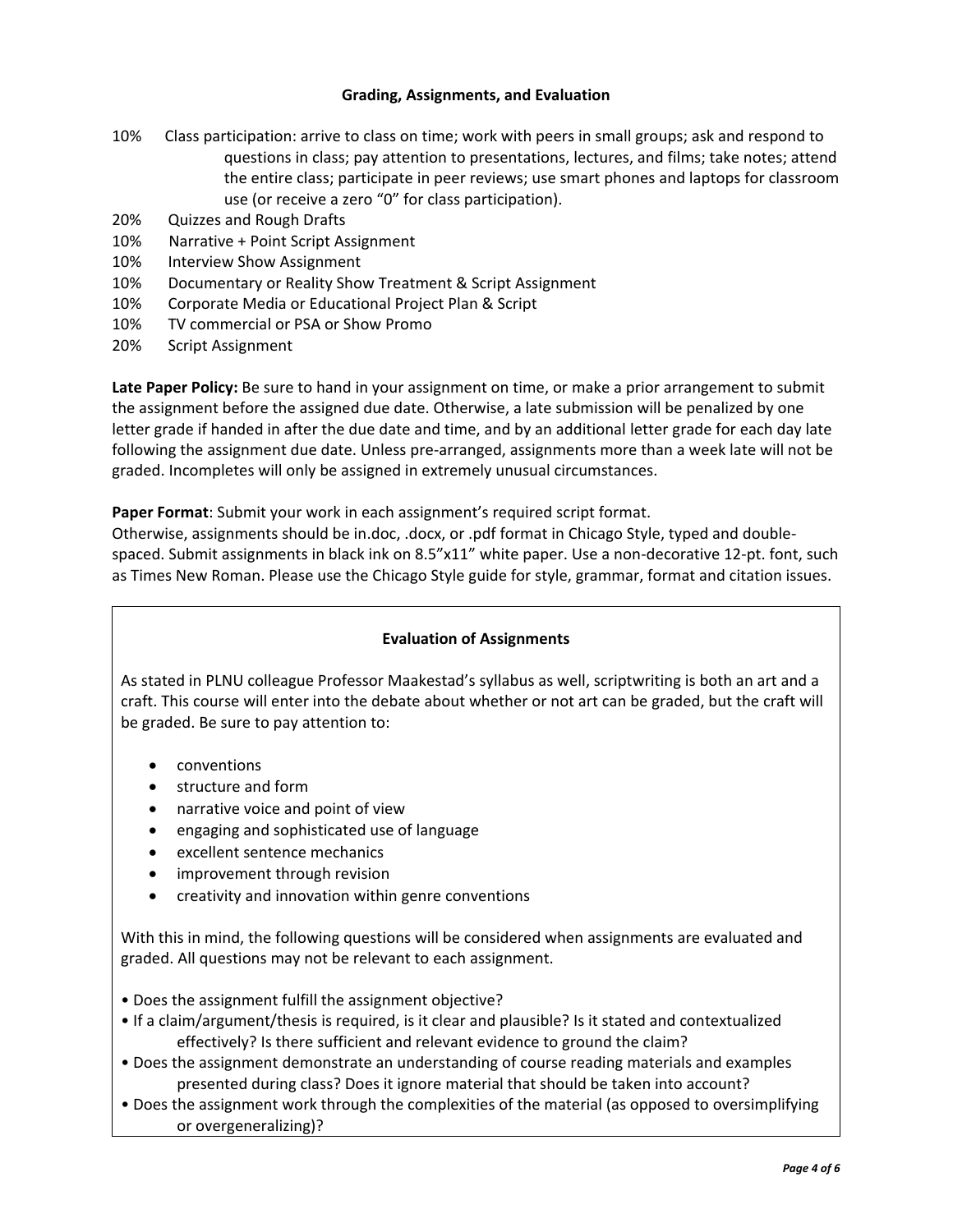- Is the assignment well organized?
- Does it cite material from sources using Chicago Style?
- Are there sentence structure problems or grammatical errors that interfere with the meaning?

# **Evaluation Standards**

• An "A" assignment demonstrates excellent work. It has something to say and says it well. It develops its point of view clearly and consistently, demonstrating a complex understanding of the assignment, and does so using a variety of perspectives. It often rises above other assignments with particular instances of creative or analytical sophistication. There may be only minor and/or occasional structural errors.

• A "B" assignment demonstrates good work. It establishes a clear point of view and pursues it consistently, demonstrating a good understanding of the assignment. There may be some mechanical difficulties, but not so many as to impair the clear development of the main idea. While a "B" assignment is in many ways successful, it lacks the originality and/or sophistication of an "A" assignment.

• A "C" assignment demonstrates adequate work. It establishes an adequate grasp of the assignment and contains a point of view. In addition, the assignment may rely on unsupported generalizations or insufficiently developed ideas. It may also contain structural errors.

• Work that earns a grade of "D" or "F" is often characterized by the following problems: it fails to demonstrate an adequate understanding of the assignment; it fails to articulate an adequate point of view; and/or it contains significant structural problems.

## **Course Schedule**

## *(Subject to Change)*

Note: bring the assigned readings with you to class.

| Date | <b>Assignments</b>                                                                             |
|------|------------------------------------------------------------------------------------------------|
| 8/31 | T Introduction to the course                                                                   |
| 9/1  | W Epic of Gilgamesh, pgs. 55-74: storytelling and scriptwriting: formatting                    |
| 9/3  | F Epic of Gilgamesh, pgs. 74-91: storytelling and scriptwriting: the heroic journey            |
| 9/6  | M Labor Day: No classes                                                                        |
| 9/8  | W Read: Scriptwriting: Preface, Introduction, & Chapter 1; Narrative + Point assignment intro. |
| 9/10 | F Read: Scriptwriting: Chapter 2                                                               |
| 9/13 | M "Story Hour 2" & Read: Scriptwriting: Chapter 3                                              |
| 9/15 | W Read: Scriptwriting: Chapter 4                                                               |
| 9/17 | Due: rough drafts for in-class peer review<br>F.                                               |
| 9/20 | M Due: Narrative + Point; "Story Hour 3" & Interview Show assignment intro.                    |
| 9/22 | W Read: Scriptwriting: Chapter 9 pt. 1                                                         |
| 9/24 | F Read: Scriptwriting: Chapter 9 pt. 2                                                         |
| 9/27 | M "Story Hour 4" & Read: Scriptwriting: Chapter 10 pt. 1                                       |
| 9/29 | W Read: Scriptwriting: Chapter 10 pt. 2                                                        |
| 10/1 | F Due: rough drafts for in-class peer review                                                   |